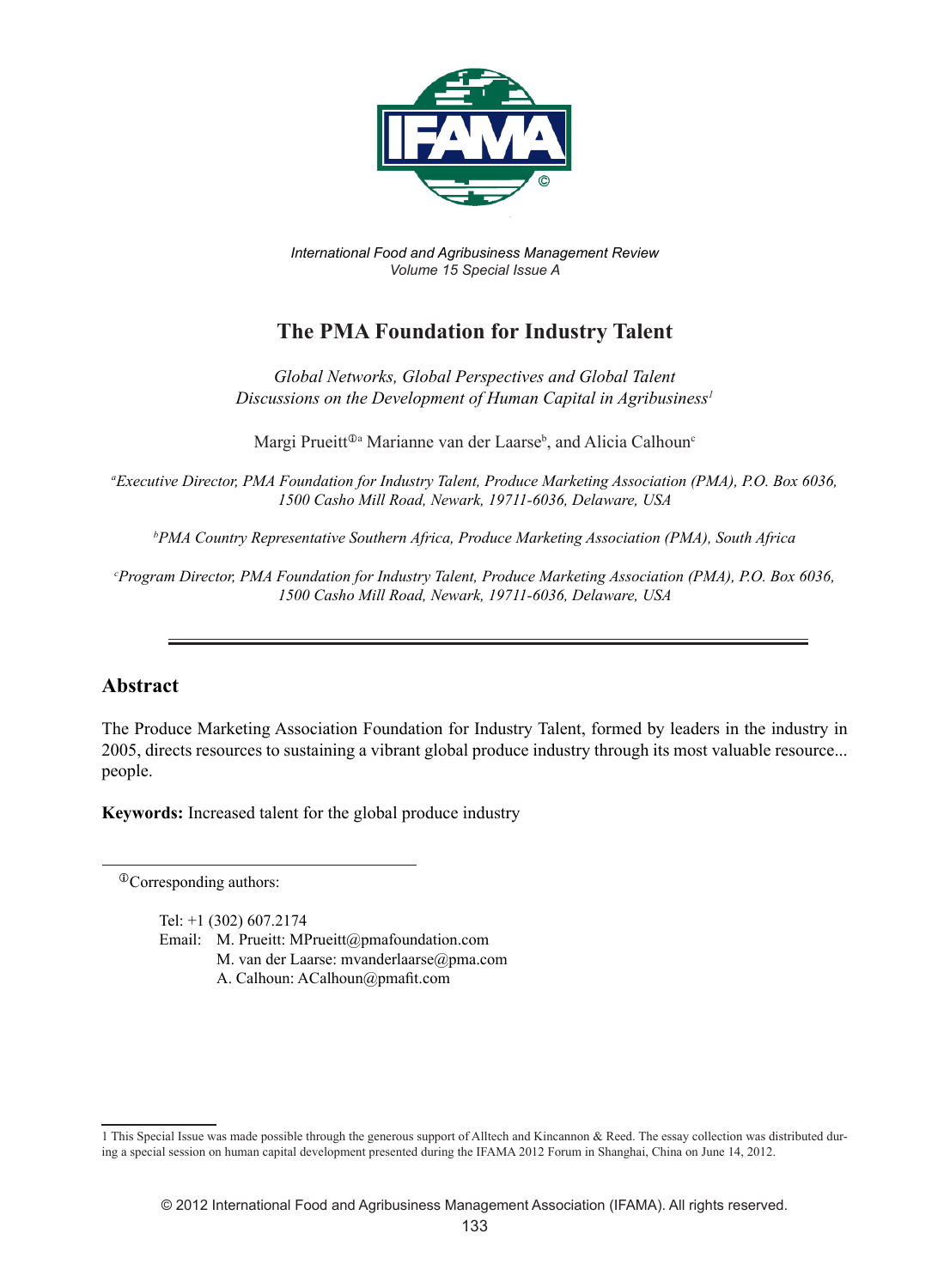Of the impending issues facing the global produce industry, the manpower shortage that US companies will face within the next ten years is soon to be critical. Baby Boomers have been holding onto their jobs in top, middle and lower management. But, at some point, this workforce group will be retiring. The PMA Foundation for Industry Talent was formed to prepare the industry for this imminent demographic loss through its sharp focus—attract motivated talent to enter the industry, develop talent already engaged in the industry and retain them throughout their careers.

It became clear that the most important element was getting the word out about the abundant opportunities in the industry to college level students who are thinking about careers. Since most students think only of the companies that exhibit at campus job fairs, they may not be exposed to the many companies in the produce industry that don't have college recruitment programs. Thus, PMA Foundation's signature program, Career Pathways, was designed to engage students in the fresh produce industry.

Having grown from twenty-four students from six US universities in its first year (2004) to a robust seventy-three students from twenty-one universities in 2011 (sixteen US universities and five other countries in 2011, the Career Pathways program offers students a unique experience. The program includes customized educational workshops on the produce supply chain, a "branding you" session, a career path discussion panel and more. Students have numerous opportunities to network with industry professionals and walk the exposition floor. Industry mentors, called Career Ambassadors, answer student questions, introduce them to other professionals and help them prepare for the opportunities and rewards available to them in the produce industry. Ultimately these programs have a high success rate of employing students within the produce industry–nearly 50% of Career Pathways participants are attracted to the produce industry. And, because of increasing interest from member companies, plans are in place to expand from the Pack Family Career Pathways Program and three regional programs to at least six total in 2013.

As the world gets smaller and the PMA global expansion strategy more robust, PMA, PMA Foundation, the affiliate PMA Australia/New Zealand, and the PMA representative in South Africa have collaborated on programing to address human capital challenges in Australia/New Zealand and South Africa. Four university students from Australia have participated in the Pack Family Career Pathways Program at PMA's Fresh Summit and students from other universities in both Australia and New Zealand are engaged in a variety of talent-related activities at the annual the Fresh Connections conference events throughout the year. Students are required to complete a comprehensive project report following their experience with the goal to increase the impact of the experience. These papers are also a tool used to select which students attend the PMA Foundation programs in the US.

PMA Foundation's programs are addressing what the PMA South Africa Country Council identified as its top concern - the lack of talent entering the field of agriculture. Since August of 2011, the PMA and PMA Foundation in South Africa have been partnering with educational institutions and leading agriculture organizations to bring awareness to students of the exciting career opportunities in agriculture through career and bursary fairs. After two such fairs with approximately 2000 students and dozens of companies involved, we know from students and prospective employers alike, that events are making a difference. In fact, University of Pretoria faculty partners credit it with an immediate increase in the number of students enrolling in ag related studies.

The experience of these two fairs yielded a few keys to success for others wanting to benefit from our experience:

- **a** an empowered and representative committee
- **a** supportive university administration
- a clear focus on the target market
- "student friendly" marketing methods like social media, sms (text messaging), email, post-graduate student ambassadors, and young ag company employees as well the traditional as on-campus flyers and banners